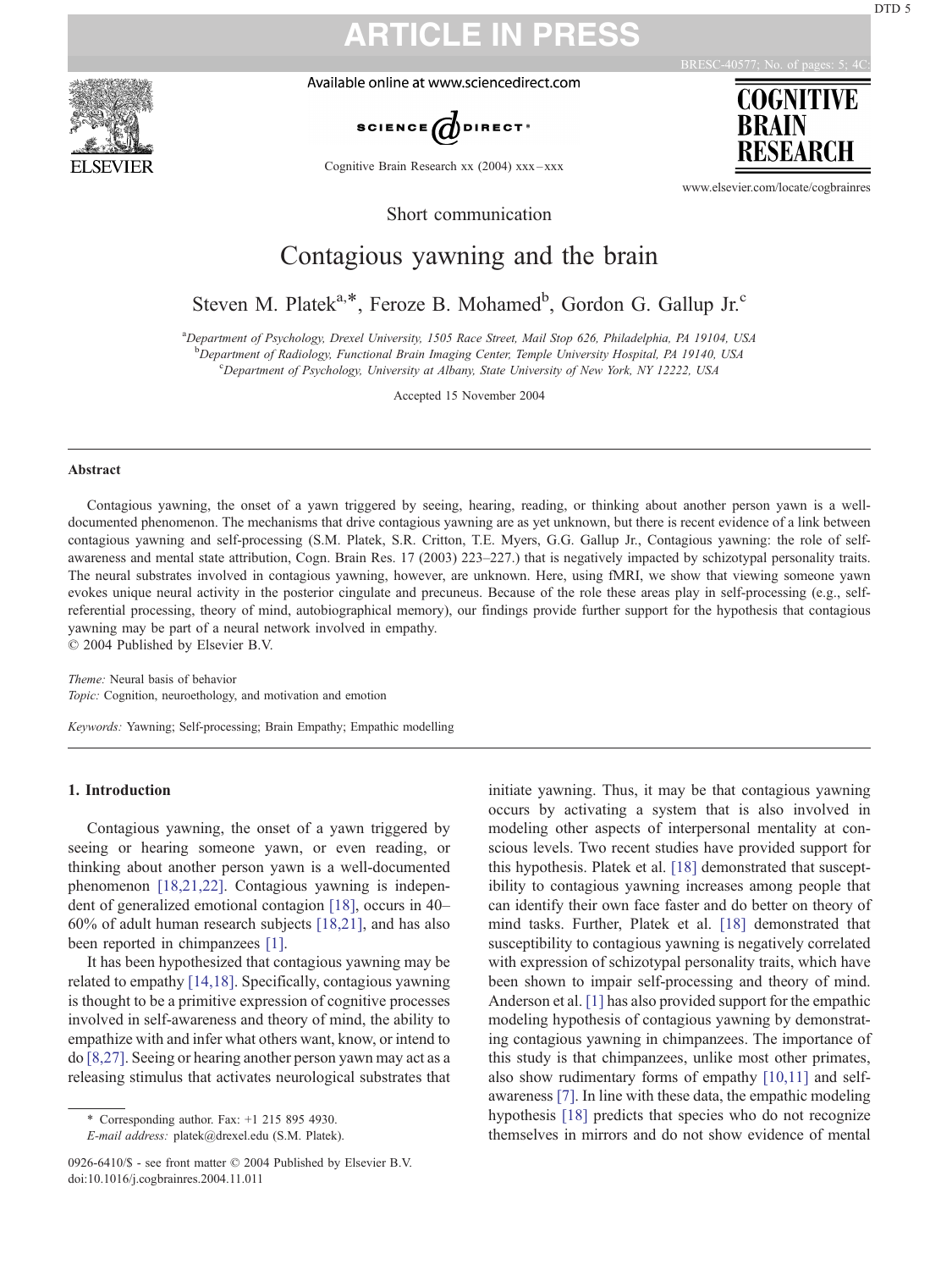# **ARTICLE IN PRESS**

state attribution ought to fail to show evidence for contagious yawning.

An alternative hypothesis of contagious yawning is that it may be related to an innate imitation system driven by the so-called mirror neuron system [\[2,13\].](#page-3-0) That is, contagious yawning is presumed to be an automatic mirroring mechanism related to synchronizing one's own behaviors with others. One way of investigating these hypotheses is to explore the neural correlates of contagious yawning. However, the neural substrates recruited during contagious yawning are unknown.

In the present study, we used functional magnetic resonance imaging (fMRI) to investigate the brain substrates involved in contagious yawning when compared to laughing, which is also reported to be contagious, and a neutral expressive condition. We hypothesized that neural substrates known to be involved in self-processing and mental state attribution would be recruited when viewing yawn videos. Specifically, we predicted significant activation in right prefrontal substrates [\[19,20\]](#page-3-0) and midline cortical structures [\[17\].](#page-3-0)

#### 2. Materials and methods

#### 2.1. Subjects and stimuli

Ten (4 male, 6 female, mean age: 21.5) right-handed college student volunteers watched twenty-four, 7-s digital videos of eight volunteers (4 male and 4 female) in three separate conditions (neutral, laughing, or yawning)<sup>1</sup> during functional magnetic resonance imaging (fMRI) at 1.5 T. The videos were presented using Neurobehavioral Systems Presentation software ([www.neurobs.com\)](http://www.neurobs.com) through goggles designed for use in the fMRI environment (Resonance Technologies, Inc.).

#### 2.2. Imaging parameters

Images were collected by a Siemens Magnetom Vision 1.5 T scanner with echoplanar capability (25 mT/m, rapid switching gradients). Initially, the scanning began with collection of high-resolution T1-weighted imaging sequence acquired in the axial plane to locate the positions for inplane structural images. Twenty-six (whole brain) contiguous (no gap) 5 mm axial high-resolution T1-weighted structural images (matrix size =  $256 \times 256$ ; TR = 600; TE = 15 ms;  $FOV = 21$  cm;  $NEX = 1$ ; and slice thickness = 5 mm) were collected for spatial normalization procedures, and overlay of functional data. Precise localization based standard anatomic markers (AC–PC Line) were used for all subjects [\[24\].](#page-4-0) Next, functional images were acquired with a gradient-echo echo planar free induction decay (EPI-FID) sequence (T2\* weighted:  $128 \times 128$  matrix; FOV = 21 cm; slice thickness = 5 mm;  $TR = 4$  s; and  $TE = 54$  ms) in the same plane as the structural images. The size of the imaging voxel was 1.72 mm  $\times$  1.72 mm  $\times$  5 mm.

### 2.3. Design

The study was designed to measure blood oxygenation level dependent (BOLD) responses to viewing and responding to videos of people yawning and laughing. A boxcar (block) design was used, in which participants were shown three 7-s video clips in a 24-s block (1 s inter-stimulus interval). There were three video conditions: neutral, laugh, and yawn. Each block consisted of only one type of video. There were 6 neutral/null blocks and 5 yawn and laugh blocks. Participants were asked to look at the images and respond yawn or laugh using a button press using an MRI compatible response pad (Resonance Technologies, Inc.). Stimuli were delivered through stereoscopic goggles designed for use within the fMRI environment (Resonance Technologies) and Neurobehavioral Systems Presentation software ([www.neurobs.com\)](http://www.neurobs.com).

### 2.4. fMRI image processing and analysis

The post-acquisition preprocessing and statistical analysis was performed using SPM'2 (Statistical Parametric Mapping, Wellcome Department of Cognitive Neurology, University College of London, UK), run under the Matlab<sup>®</sup> (The Mathworks, Inc., Natick, MA) environment. Images were converted from the Siemens format into the ANA-LYZE (AnalyzeDirect, Inc., Lenexa, KY) format adopted in the SPM package. A 3 D automated image registration routine (six-parameter rigid body, sinc interpolation; second-order adjustment for movement) was applied to the volumes to realign them with the first volume of the first series used as a spatial reference. All functional and anatomical volumes were then transformed into the standard anatomical space using the T2 EPI template and the SPM normalization procedure [\[3\].](#page-3-0) This procedure uses a sinc interpolation algorithm to account for brain size and position with a 12-parameter affine transformation, followed by a series of non-linear basic function transformations seven, eight, and seven nonlinear basis functions for the  $x, y$ , and z directions, respectively, with 12 nonlinear iterations to correct for morphological differences between the template and given brain volume. Next, all volumes underwent spatial smoothing by convolution with a Gaussian kernel of 8 cubic mm full width at half maximum (FWHM), to increase the signal-to-noise ratio (SNR) and account for residual intersession differences.

Subject-level statistical analyses were performed using the general linear model in SPM2. The conditions and the baseline were modeled using a canonical hemodynamic response function. Contrast maps were obtained through the

<sup>&</sup>lt;sup>1</sup> A sample video of a volunteer yawning is available online at [http://](http://www.psychology.drexel.edu) psychology.drexel.edu/ECNL/yawnTEM.1.avi or by request to the first author (S.M.P).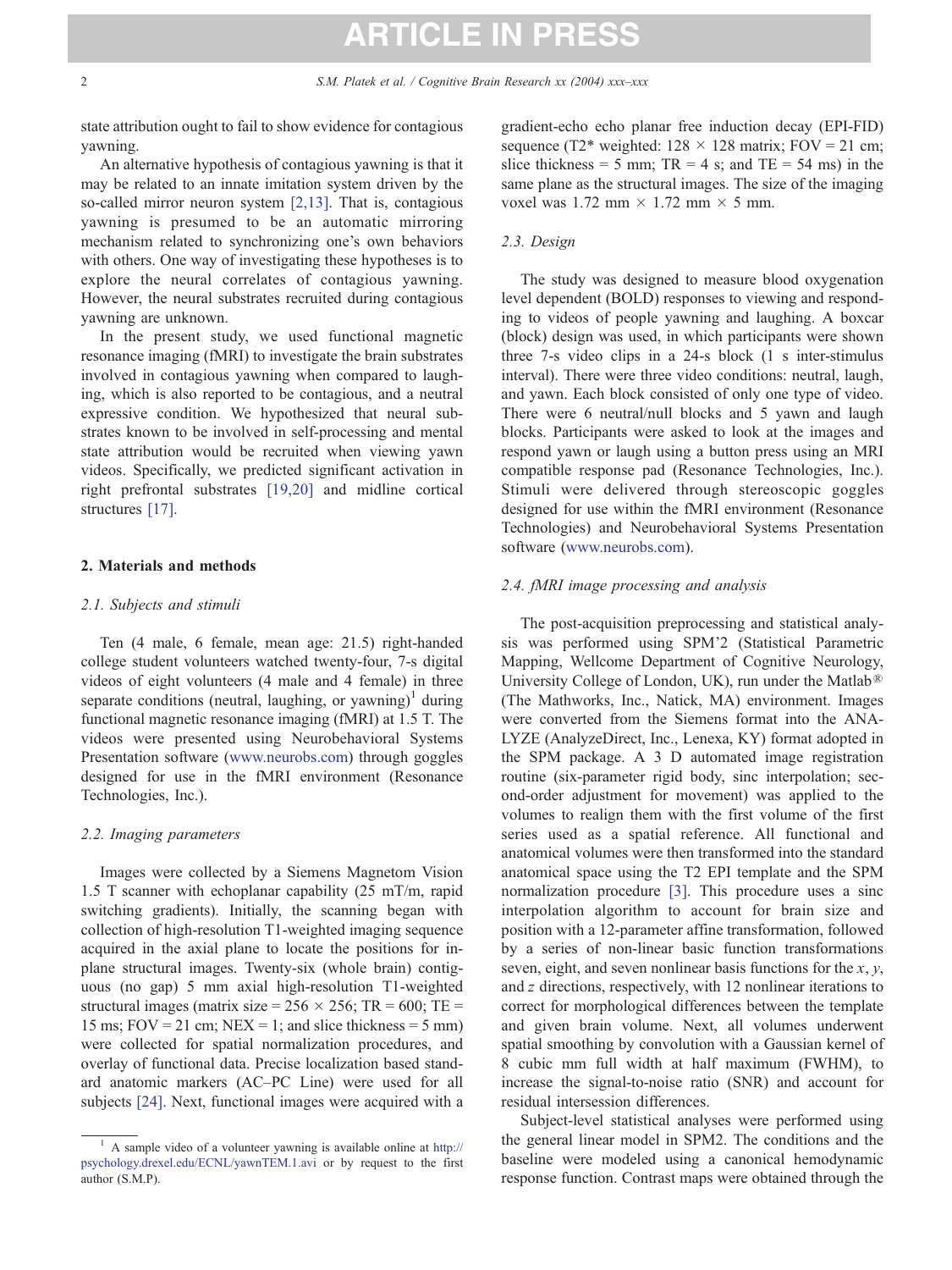# **ARTICLE IN PRESS**

<span id="page-2-0"></span>following linear contrasts of event stimuli type: yawn vs. baseline, laugh vs. baseline, yawn vs. laugh, and laugh vs. yawn. Laughing was used as a control because it involves similar face and mouth movements as yawning and may also show a contagion effect. Group-level random effects analyses for main effects were accomplished by entering whole brain contrasts into one-sample  $t$  tests. A significance threshold based on spatial extent using a cluster probability of a false discovery rate [FDR] corrected  $P \le 0.01$  and spatial extent  $>12$  voxels was applied to the effects of interest and surviving voxels were retained for further analyses.

#### 3. Results

No significant activation was observed when contrasting laugh with the null stimulus, nor was there any significant activation when contrasting laugh minus yawn. Table 1 and Fig. 1 depict the significant activations associated with the yawn minus laugh contrast. This contrast revealed significant (FDR-corrected  $P < 0.01$ ) activation in bilateral posterior cingulate (BA 31) and precuneus (BA 23), and bilateral thalamus and parahippocampal gyrus (BA 30), which supports the hypothesis that viewing yawns may evoke self-referent information. Activation in the posterior cingulate/precuneus region has been associated with selfreferent processing and retrieval of autobiographical memories. Activation in the thalamus and parahippocampal gyrus may be related to general sensory aspects of face perception.

#### 4. Discussion

In contrast with laughter contagion, our findings suggest that there are unique neural substrates involved in contagious yawning. This phenomenon has been of interest to researchers for decades but until now no one had identified the neurobiological substrates involved in the process.

Our findings also support the empathic modeling hypothesis by showing significant activation in bilateral precuneus

Table 1 Local maxima of CBF change for experimental contrast (height threshold  $P < 0.001$  [FDR corrected], minimum of 12 voxels cluster size)

| Yawn-laugh region BA HEM $x$ $y$ $z$ Z score P (FDR-cor)     |                 |              |                     |  |       |
|--------------------------------------------------------------|-----------------|--------------|---------------------|--|-------|
| Posterior cingulate $31 \text{ R}$ $14 -38$ 26 4.13<br>gyrus |                 |              |                     |  | 0.001 |
| Posterior cingulate 31 L<br>gyrus                            |                 |              | $-12$ $-50$ 14 4.10 |  | 0.001 |
| Parahippocampal 30 L<br>gyrus                                |                 |              | $-10$ $-48$ 2 4.02  |  | 0.001 |
| Precuneus                                                    | $7\overline{ }$ | L            | $-14$ $-44$ 48 3.88 |  | 0.001 |
| Thalamus                                                     | $ \,$           | $\mathbf{L}$ | $-20$ $-21$ 3 4.10  |  | 0.001 |
| Thalamus                                                     |                 | R            | $24 - 23$ 8 3.91    |  | 0.001 |

Note. [BA = Brodmann's Area; HEM = Cerebral Hemisphere; coordinates in Talairach space  $[24]$ ; P (FDR-cor) = False Discovery Rate corrected voxel level probability].



Fig. 1. Significant activation when contrasting yawn with laugh corrected for spatial extent using height threshold FDR-corrected  $P < 0.01$ , minimum of 12 voxel cluster size. Images are displayed in neurological convention.

and posterior cingulate. These regions have been implicated in identifying self-referent information [\[4,6,15,16\].](#page-3-0) Thus, it is possible that contagious yawning is a primitive form of empathic modeling that is subserved by substrates that are precursors to a more sophisticated and distributed system involved in conscious self-processing (e.g., theory of mind, self-face recognition). The posterior cingulate/precuneus region has been implicated in identifying words that describe oneself [\[15\],](#page-3-0) retrieval of autobiographical events/memories [\[16\],](#page-3-0) engaging in self-generated actions and self-monitoring [\[4\],](#page-3-0) and discriminating between theory of mind stories and "physical" stories [\[6\].](#page-3-0) Furthermore, several studies have also implicated medial/midline cortical structures in self-processing [\[9,15,17,23,25,26\].](#page-3-0) For example, Vogely et al. [\[25\]](#page-4-0) demonstrated that medial prefrontal regions are associated with taking one's own (first person) perspective and another person's (third person) perspective when solving an avatar task. Gusnard et al. [\[9\]](#page-3-0) demonstrated that activation in



Fig. 2. Significant activation when contrasting yawn with neutral conditions. Analysis did not correct for P value [FDR] or spatial extent. Images are displayed in neurological convention.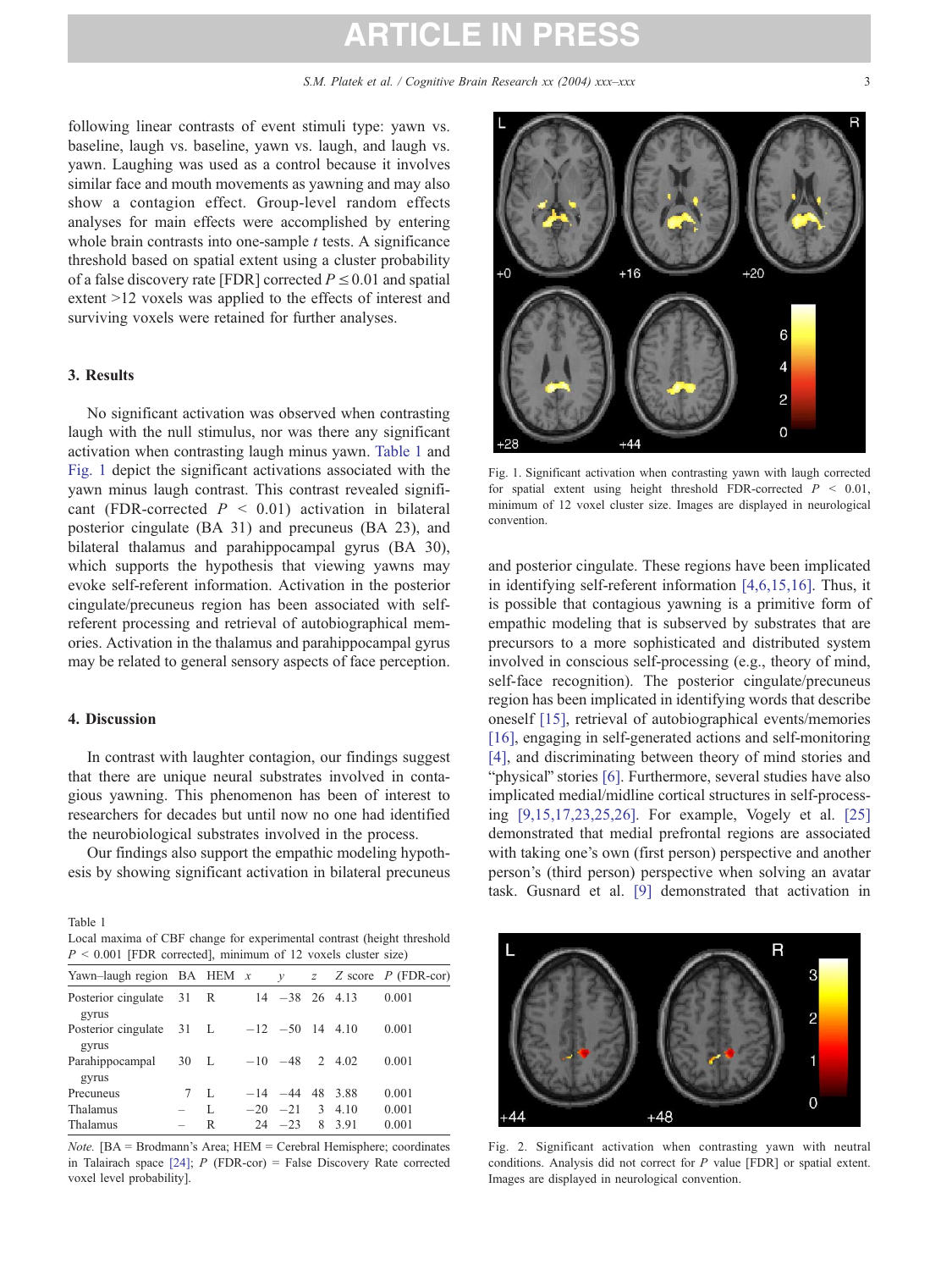<span id="page-3-0"></span>medial prefrontal and anterior cingulate regions vascillates depending upon attentional demands of self-referent or externally cued conditions. We did not find significant activation in other regions that have been associated with self-processing, such as the right prefrontal cortex. This lack of involvement is consistent with the empathic modeling hypothesis, which suggests that contagious yawning is a primitive, unconscious form of empathic modeling and hence would not be expected to activate regions associated with conscious recognition of self-processing.

Additionally, the yawn minus laugh contrast revealed significant bilateral thalamic and parahippocampal gyrus (BA 30) activation. These activations are likely related to the visual and facial sensory processing of the stimuli. In a recent study of familiar face recognition, Blonder et al. [5] report that presentation of both human and dog faces activated so-called "face areas" (e.g., fusiform gyrus, inferior occipital gyrus), but the parahippocampal gyrus was uniquely activated by human faces. We observed similar activations when contrasting yawn with the null condition (neutral face video) when we did not apply P value [FDR] correction (see [Fig. 2\)](#page-2-0).

Our findings support our hypothesis that viewing yawns activate regions implicated in self-processing, but not the hypothesis that viewing yawns activate areas associated with the mirror neuron system. In fact, we found no evidence of activation in areas that would suggest contagious yawning is related to the mirror neuron system (e.g., left inferior frontal gyrus, frontal–parietal network, etc.).

Platek et al. [18] reported that the susceptibility to contagious yawning was reduced in subjects with increased levels of schizotypal personality traits and suggested that schizophrenic-spectrum traits negatively impact susceptibility to contagiously yawn. Patients with schizophrenia and schizotypal personality disorder show metabolic decreases and structural asymmetries in the posterior cingulate region [12], which may contribute to a failure to show contagious yawning. Also, given that chimpanzees, but not monkeys, show the capacity for mirror self-recognition, theory of mind and contagious yawning, it would be interesting to study the behavioral and neural correlates of contagious yawning in other species as well.

In conclusion, our findings point to a relationship between watching videos of people yawn and posterior midline cortical regions, which supports the hypothesis that contagious yawning may be a primitive form of selfprocessing, subserved by similar neural substrates.

#### Acknowledgments

The authors thank Darren Ruben, Samuel Critton, Amy Timlin, Laura Cox, and Lynette Viviel for their assistance with design materials.

#### Appendix A. Supplementary data

Supplementary data associated with this article can be found, in the online version, at [doi:10.1016/j.cogbrainres.2004.11.011.](http://dx.doi.org/doi:10.1016/j.cogbrainres.2004.11.011)

#### References

- [1] J.R. Anderson, M. Myowa-Yamkoshi, T. Matsuzwa, Contagious yawning in chimpanzees, R. Soc. Lond.: Biol. Lett. (2004) [doi:10.1098/](http://dx.doi.org/doi:10.1098/rsbl.2004.0224) rsbl.2004.0224.
- [2] M.A. Arbib, A. Billard, M. Iacoboni, E. Oztop, Synthetic brain imaging: grasping, mirror neurons, and imitation, Neural Networks 13 (2000) 975 – 997.
- [3] J. Ashburber, K.J. Friston, Nonlinear spatial normalization using basis functions, Hum. Brain Mapp. 7 (1999) 254 – 266.
- [4] S-J. Blakemore, G. Rees, C.D. Frith, How do we predict the consequences of our actions? A functional imaging study, Neuropsychologia 36 (1998) 521 – 529.
- [5] L.X. Blonder, C.D. Smith, C.E. Davis, M.L. Kesler/West, T.F. Garrity, M.J. Avision, A.H. Andersen, Regional brain response to faces of humans and dogs, Cogn. Brain Res. 20 (2004) 384 – 394.
- [6] P.C. Fletcher, F. Happe, U. Frith, S.C. Baker, R.J. Dolan, R.S.J. Frackowiak, C.D. Frith, Other minds in the brain: a functional imaging study of "theory of mind" in story comprehension, Cognition 57 (1995) 109 – 128.
- [7] G.G. Gallup Jr., Chimpanzees: self-recognition, Science 167 (1970)  $86 - 87.$
- [8] G.G. Gallup Jr., Self-awareness and the emergence of mind in primates, Am. J. Primatol. 2 (1982) 237 – 248.
- [9] D. Gusnard, E. Akdubak, G. Shulman, M.E. Raichle, Role of medial prefrontal cortex in default mode of brain function, NeuroImage 6 (2001) S414.
- [10] B. Hare, J. Call, B. Agnetta, M. Tomasello, Chimpanzees know what conspecifics do and do not see, Anim. Behav. 59 (2000) 771-785.
- [11] B. Hare, J. Call, M. Tomasello, Do chimpanzees know what conspecifics know? Anim. Behav. 61 (2001) 139 – 151.
- [12] M.M. Haznedar, M.S. Buchsbaum, E.A. Hazlett, L. Shihabuddin, A. New, L.J. Siever, Cingulate gyrus volume and metabolism in the schizophrenia spectrum, Schizophr. Res. 71 (2004) 249 – 262.
- [13] M. Iacoboni, Understanding others: imitation, language, empathy, in: S. Hurley, N. Chater, (Eds.), Perspectives on Imitation: From Cognitive Neuroscience to Social Science, MIT Press, in press.
- [14] H.E. Lehman, Yawning: a homeostatic reflex and its psychological significance, Bull. Meninger Clin. 43 (1979) 123 – 136.
- [15] H.C. Lou, B. Luber, M. Crupian, J.P. Keenan, M. Nowak, T.W. Kjaer, H.A. Sackheim, S.H. Lisanby, Parietal cortex and representation of the mental self, Proc. Natl. Acad. Sci. 101 (2004) 6827 – 6832.
- [16] R.J. Maddock, A.S. Garrett, M.H. Buonocore, Remembering familiar people: the posterior cingulate cortex and autobiographical memory retrieval, Neuroscience 104 (2001) 667 – 676.
- [17] G. Northoff, F. Bermpohl, Cortical midline structures and the self, Trends Cogn. Sci. 8 (2004) 102 – 107.
- [18] S.M. Platek, S.R. Critton, T.E. Myers, G.G. Gallup Jr., Contagious yawning: the role of self-awareness and mental state attribution, Cogn. Brain Res. 17 (2003) 223 – 227.
- [19] S.M. Platek, J.P. Keenan, G.G. Gallup Jr., F.B. Mohamed, Where am I? The neurological correlates of self and other, Cogn. Brain Res. 19  $(2004)$  114 – 122.
- [20] S.M. Platek, J.W. Loughead, R.C. Gur, K. Ruparel, S. Busch, N. Phend, I.S. Panyavin, D.D. Langleben, Functionally discriminating the neural substrates associated with self-face recognition from personally familiar face recognition, Hum. Brain Mapp. (in press).
- [21] R.R. Provine, Faces as releasers of contagious yawning: an approach to face detection using normal human subjects, Bull. Psychon. Soc. 27  $(1989)$  211 – 214.